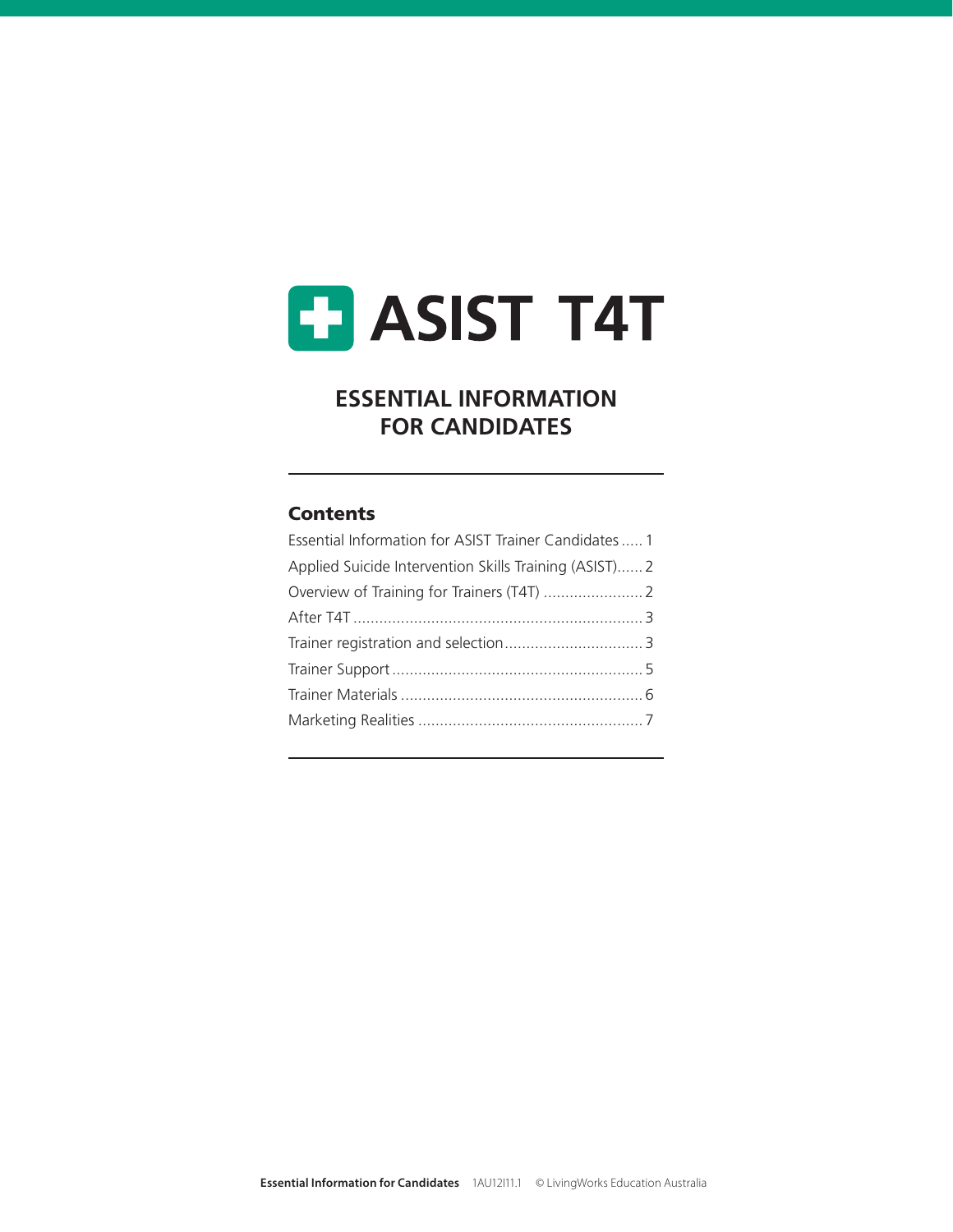# **Essential Information for ASIST Trainer Candidates**

*PLEASE NOTE: Candidates must attend all sessions to complete the Training for Trainers (T4T) course.*

The very sentence in this document is carefully constructed and full of meaning. Please read<br>and reread it thoughtfully. While reading it, take time for reflection and self-appraisal.<br>Your reaction to the process of readin and reread it thoughtfully. While reading it, take time for reflection and self-appraisal. Your reaction to the process of reading this document can help you decide if you want to become involved in an ASIST T4T. The ASIST *Trainer's Manual* is written in this same style. Fully understanding it—and you will need to fully understand—will require similar effort to that required here, but on a much larger scale.

You will find being an Applied Suicide Intervention Skills Training (ASIST) trainer very rewarding. You will find the Training for Trainers (T4T) course, which begins your trainer preparation, one of the best you have ever experienced. Despite the rewards and benefits, you also need to know what you are getting into because becoming a good trainer is hard work. We also want your employer (if applicable) to know what will be expected of you. Your signature and your employer's signature on your registration form indicate acceptance of the commitments involved. You will also be required to sign a contract with similar content at the end of the T4T. The fact that we go to so much trouble to outline expectations and obtain initial commitments should tell you something about Living-Works and ASIST: We take quality and commitment very seriously.

Please understand from the outset that LivingWorks reserves the right to make final decisions regarding your potential to become a trainer. Only some portion of the materials costs is returned in those rare circumstances where a candidate is not authorized to continue in the training process. The learning experience will be valuable regardless of whether you or we decide that you should not become a trainer, so long as you are emotionally prepared for either outcome. Please understand also that LivingWorks has limited resources to help trainers who have the potential to become good trainers but need extra help after the T4T. However, if the trainer can provide the required resources, such as sources of trainer support noted further in this document, Living-Works will make every effort to realise that potential.

Consider your decision carefully. Do not let yourself be talked into attending the course if you do not feel that being an ASIST trainer is right for you. Do not let yourself be talked out of attending because of misplaced concerns about the initial costs. A T4T is initially costly as are most training programs of this distinction. However, helping to prevent suicide and saving lives is priceless.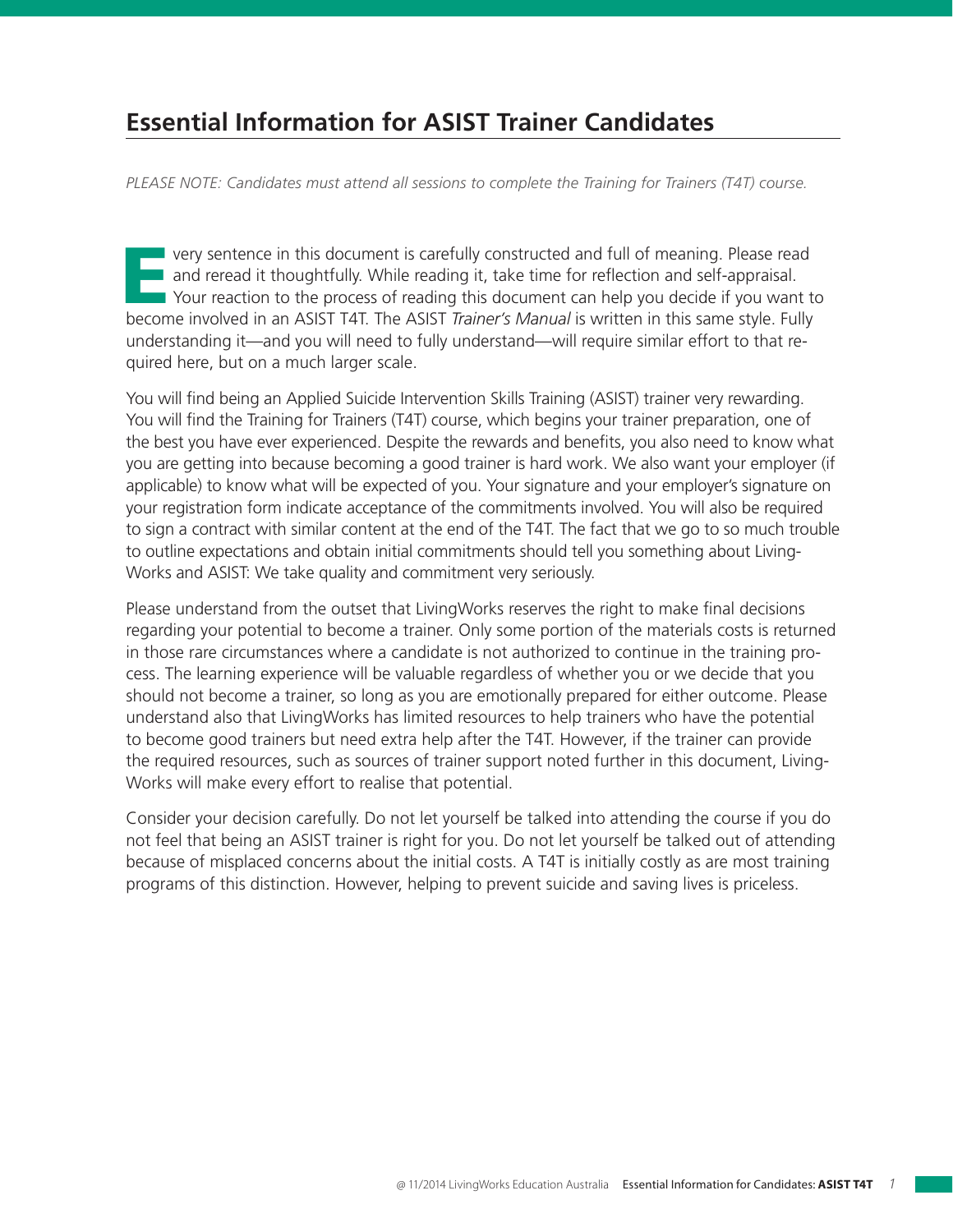# **Applied Suicide Intervention Skills Training (ASIST)**

The aim of ASIST is to help caregivers become willing, ready, and able to provide emergency<br>first-aid to persons at risk of suicidal behaviour. During the two-day workshop, participants<br>will examine their attitudes about s first-aid to persons at risk of suicidal behaviour. During the two-day workshop, participants will examine their attitudes about suicide, learn to effectively recognise invitations for help, work with a safety framework, develop new intervention skills, and reinforce old ones. ASIST also addresses the need to establish a cooperative network among participants since caregivers often have to work together to prevent suicide. All types of caregivers will benefit from participation in the two-day ASIST workshop. Over 1,000,000 caregivers have received this training (over 100,000 in Australia). More than 99.9% recommend ASIST to their colleagues. A number of major research studies provide additional evidence for the value and effectiveness of ASIST.

### **Overview of Training for Trainers (T4T)**

The five-day T4T course is the first phase of becoming a Registered Trainer. During the first<br>two days, you will experience (or re-experience) ASIST as any participant would. An appre-<br>ciation of the participant's perspect two days, you will experience (or re-experience) ASIST as any participant would. An appreciation of the participant's perspective is essential to your success as a trainer. Participation in ASIST at T4T also provides a common experience to frame the work for the rest of the course. Moreover, there is always something new to learn from participation in ASIST. This is one of the elements that make being a trainer so rewarding. Every ASIST is different, primarily because ASIST is designed to bring out and work with the particular perspectives and skills that new participants bring to each ASIST. At the end of ASIST, a brief transition session will be held to give you a quick overview of the schedule for the next three days. A copy of the ASIST Trainer Manual will also be distributed. You will be given several homework assignments for that evening. This change will clearly signal the transition from participation to training.

The third and fourth days have morning, afternoon, and evening schedules. Part of the morning of the third day is used to debrief the ASIST portion of the course and introduce you to the other members of the T4T team. (During the last three days of T4T, you will work with the training team on a ratio of one Training Coach per five to six candidates.) The afternoon and evening times are coaching sessions for the "dress rehearsal" presentations of ASIST components in the mornings of the fourth and fifth days. You will need to attend an evening coaching session on one of these days and an afternoon coaching session on the other. Your particular schedule can only be determined on-site. Prior commitments can usually be accommodated but you will find that you need your unscheduled time for informal rehearsal. The last afternoon will focus on the expectations of a trainer and the organising, planning, preparation, and presentation aspects of conducting ASIST.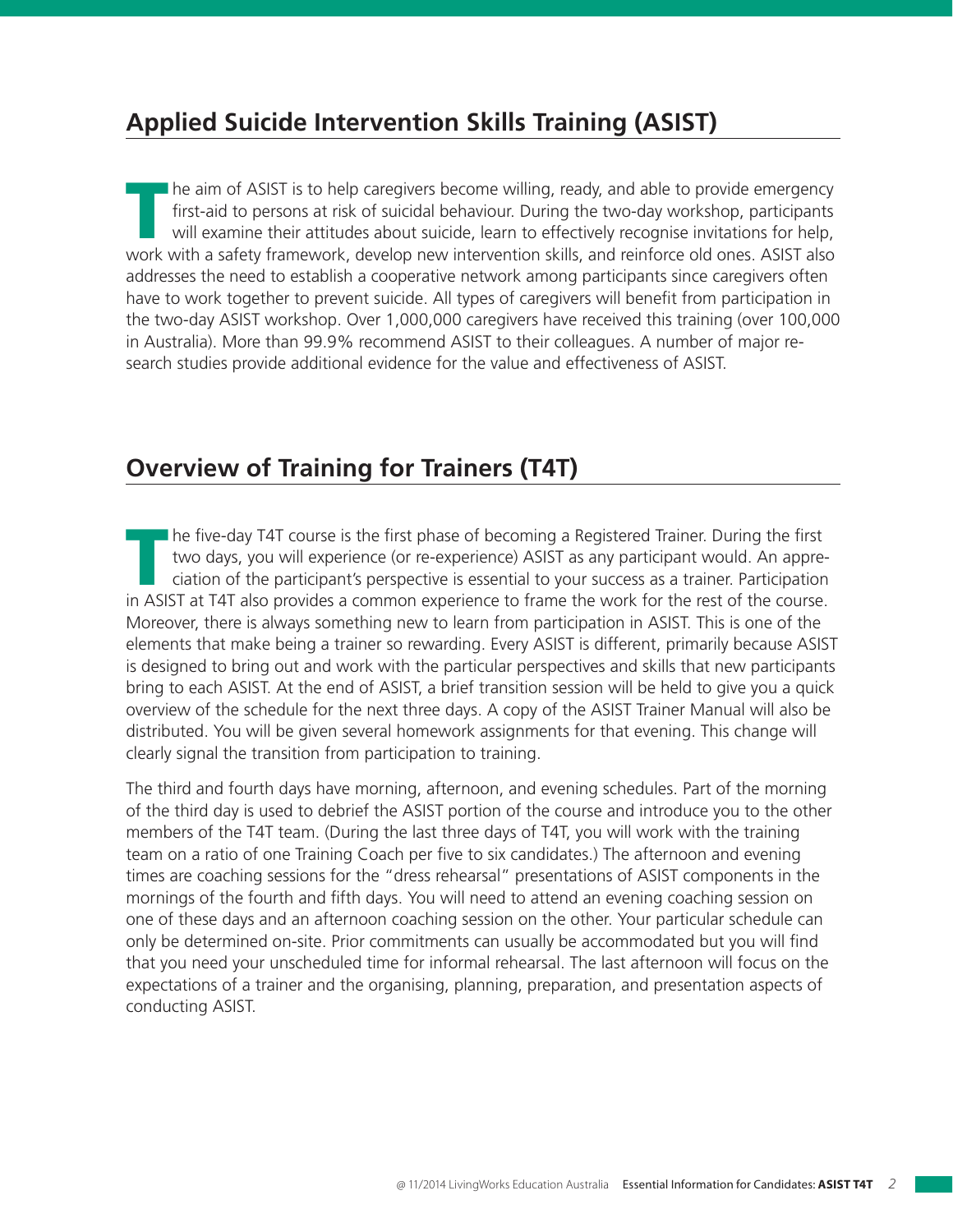#### **After T4T**

The second phase, which begins after the T4T is completed, involves your investment in<br>considerable preparation time prior to each presentation of your first few workshops.<br>A new trainer often needs to devote approximately considerable preparation time prior to each presentation of your first few workshops. A new trainer often needs to devote approximately 30 hours to reading and reviewing the manual and to meeting with other trainer team members prior to each workshop presentation. The presentation of approximately three workshops may be required before you begin to feel less of a need for preparation time. However, working with trainers who you haven't worked with before or presenting parts of ASIST that you haven't presented before, increases the need for preparation time again. After five or six workshops, conducting the two-day training is usually internalised. Thereafter, even a trainer who conducts ASIST infrequently can slip back into the role fairly easily. Telephone consultation with LivingWorks or with Consulting Trainers—experience trainers who can provide support and advice—is available as needed. On-site consultation possibilities will also be discussed during the last afternoon session of T4T.

## **Trainer registration and selection**

Trainer candidates become Provisional Trainers upon completion of the five-day T4T. This is<br>an internal distinction for LivingWorks' administration and procedures; externally you are<br>a Registered Trainer who is entitled to an internal distinction for LivingWorks' administration and procedures; externally you are a Registered Trainer who is entitled to provide ASIST to the community. Provisional Trainers become Registered Trainers when they have delivered all workgroup tasks on their own, usually in three workshops within a year of their T4T. Registration is maintained thereafter by presenting at least one workshop per year. It is strongly recommended that you set a goal of more than one workshop annually to maintain your understanding of ASIST procedures.

Expectations of an ASIST trainer:

- 1. ASIST is standardised. It must be presented in a manner consistent with the Trainer Manual and the T4T course. However, some elements of your own style can fit within that standard. In addition, you will find that the curriculum of ASIST is continually evolving. We welcome your suggestions for modifications and we will keep you informed of any changes that are made.
- 2. ASIST must be presented over two consecutive days with a minimum of two trainers. As a result, there is little point in training only one trainer in an area since a trainer cannot conduct ASIST alone. Check with LivingWorks to find out about trainers in your area.
- 3. ASIST workshop attendees are to be divided into two or more small groups of not less than seven or more than 15 participants. Mixed groups are strongly recommended. Think of ways to "trade off" with other trainers in other organisations within your region to create groups with the greatest diversity possible.
- 4. The trainer or workshop organiser must send the workshop feedback to LivingWorks following each workshop. Trainers are also expected to protect the integrity of the ASIST and not its use components in other training formats—they are specifically designed to support and synergise with the ASIST model.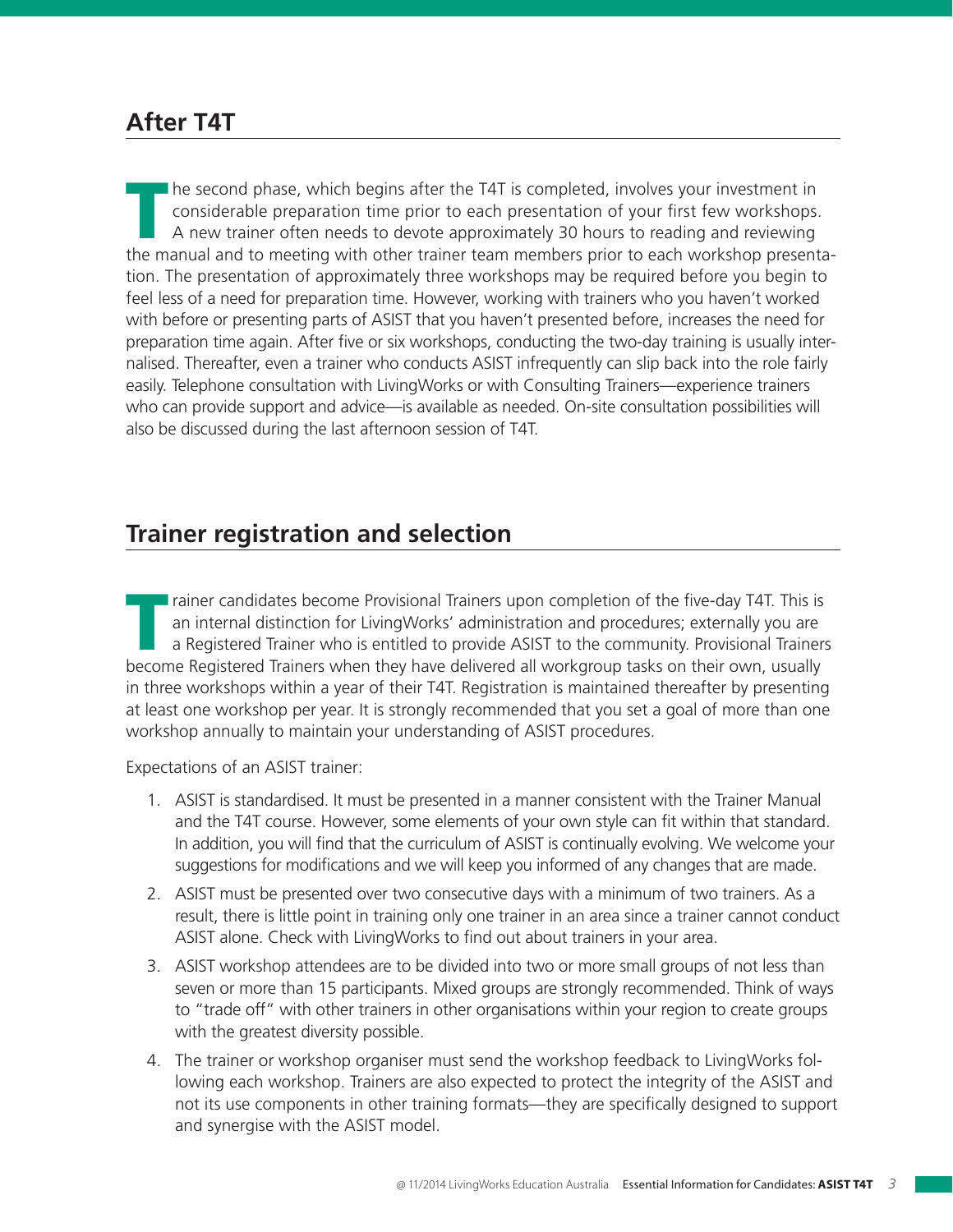While ASIST's curriculum is sufficiently structured and detailed to guarantee high levels of participant satisfaction, the trainer's skills in presenting ASIST are critical. The following information on selection criteria may help you to make a decision about your participation as a candidate in the T4T course.

The chances of a trainer conducting ASIST successfully are greatly enhanced to the degree that he or she possesses the following skills and characteristics:

- 1. A flexible attitude about suicide
- 2. Good interpersonal communication and helping skills
- 3. Knowledge about suicide intervention, and,
- 4. Established presentation and small group leadership skills.

ASIST begins with a small group discussion of attitudes about suicide. For the workshop to succeed, it is critical for participants to have permission to freely discuss, own, and work through whatever attitudes they have about suicide and about helping those who are suicidal. This portion of the workshop often involves personally sensitive and emotionally charged exchanges between group members. The trainer must have flexible attitudes about suicide and sufficient small group leadership experience so that all of her or his energies can be concentrated on facilitating the group process.

ASIST focuses on the attitudes, understandings, and skills required to prevent the immediate risk of suicide. The skills are composed of a blend of knowledge about suicide intervention and the generic helping skills that most caregivers possess. The ASIST Trainer Manual will provide candidate trainers with a knowledge base about suicidal behaviours and about the skills needed to prevent the immediate risk associated with them. The T4T course was designed with the assumption that candidate trainers already possess generic helping skills. However, we have not found a consistent relationship between professionally educated candidates, or even between those with substantial personal or professional experience with suicide behaviours, and their subsequent success as a trainer.

The T4T course and the ASIST Trainer Manual are designed to provide you with sufficient knowledge about suicide to conduct the workshop. You should recognise that a commitment to continuing education about suicide is essential if you are to remain effective in the future. While the training process will help you improve your instructional skills, it should be emphasised that the primary aim of the training course is to help you learn how to present the particular content and processes of ASIST. We assume that you enter the course with most of the essential teaching and group facilitation skills.

Notwithstanding the previously mentioned requirements, openness, perseverance, and a willingness to learn are often major factors determining the eventual success of an ASIST trainer. Self-reflection and a willingness to learn are probably most critical. You will find the T4T very challenging. We also believe that you will find it to be one of the most supportive and constructive learning environments you have ever experienced. You are likely to find yourself reviewing your commitment at several points during the T4T. Your openness to learning will increase what you get from the course and serve you extremely well as you work with ASIST and other trainers in the future.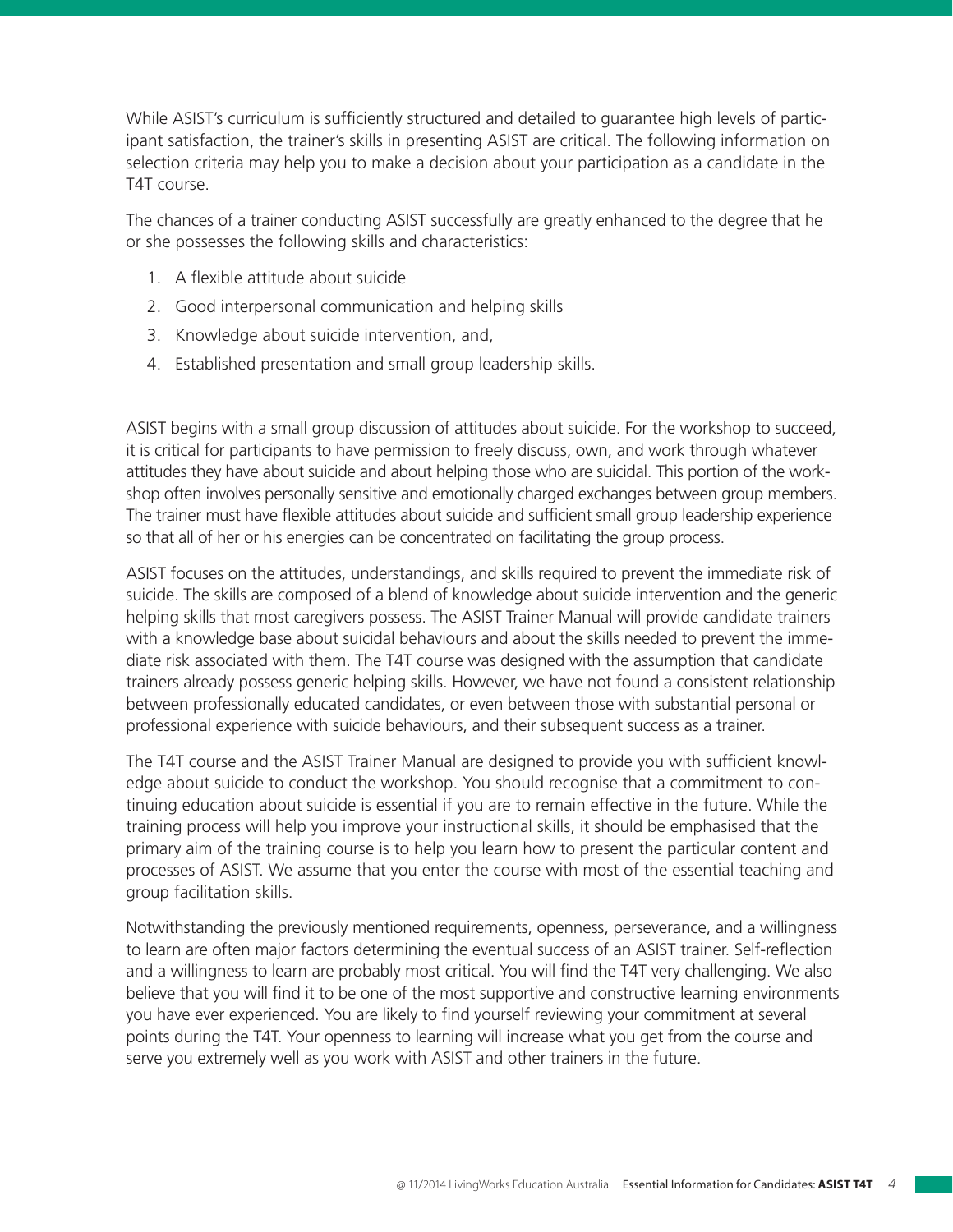In rare cases, a decision is made that there is not fit between the requirements for being a trainer and the abilities of a particular candidate. In most all cases, decisions about your improvement as a trainer are a matter of consultation. The Training Coaches may require that you use certain resources after T4T if they determine that extra help is needed. It is up to the candidate to take responsibility in providing for and implementing this additional learning.

You should come to T4T with at least your first workshop already scheduled for a date within a month of returning from T4T. While this is not a requirement, you will be very thankful for having followed this suggestion.

## **Trainer Support**

upport of trainers is critical to maintaining your initial investment. Trainer support is a complicated issue, but one central principle is team teaching. As you may have noted from the requirements listed above, a minimum of two trainers is necessary to conduct ASIST. This requirement is essential to the design of the workshop, and it also ensures that trainers will always have minimal support from at least one other trainer. An allied but broader principle is networking. The goal of ASIST is not just training, but also the development of cooperation among caregivers who need to work together to prevent suicide. Similarly, the goal of the T4T course is not just to train individual trainers, but to create a cooperative network of trainers. This network is a very important source of ongoing trainer support. In many cases, new trainers will find that a network already exists in their region, and through consultation and collaboration, they can grow to become part of this network in time.

There are a number of ways to support the network after T4T, but one of the most important is the availability of Consulting Trainers. As noted above, Consulting Trainers are trainers with extensive experience in conducting ASIST who have also been trained in consultation processes. Their role is to help you before, during, and after ASIST workshops on a by-request basis and to serve as a communication link between trainers. Consulting Trainers reside in most parts of Canada, Australia, New Zealand, Norway, Northern Ireland, Scotland and the United States.

Another important source of support is the link between all trainers and LivingWorks. LivingWorks reviews evaluations from ASIST, keeps records, responds to trainer inquires, makes referrals, and keeps you informed of new ideas and material updates. We also underwrite some of the costs of training Consulting Trainers. All trainers enter into a support arrangement with LivingWorks. Trainers pay an initial course fee to cover training costs and materials.

Materials used in the ASIST workshop are purchased by the trainer, and the trainer is responsible for the distribution of one full kit to each participant. Each kit is priced at approximately \$47.60 AUD (GST inclusive) and includes a workbook, a reminder card, stickers, and a certificate of attendance. Discounts apply to large orders—especially useful for boards, corporations, agencies, or government departments who may need to prepare for a large number of participants.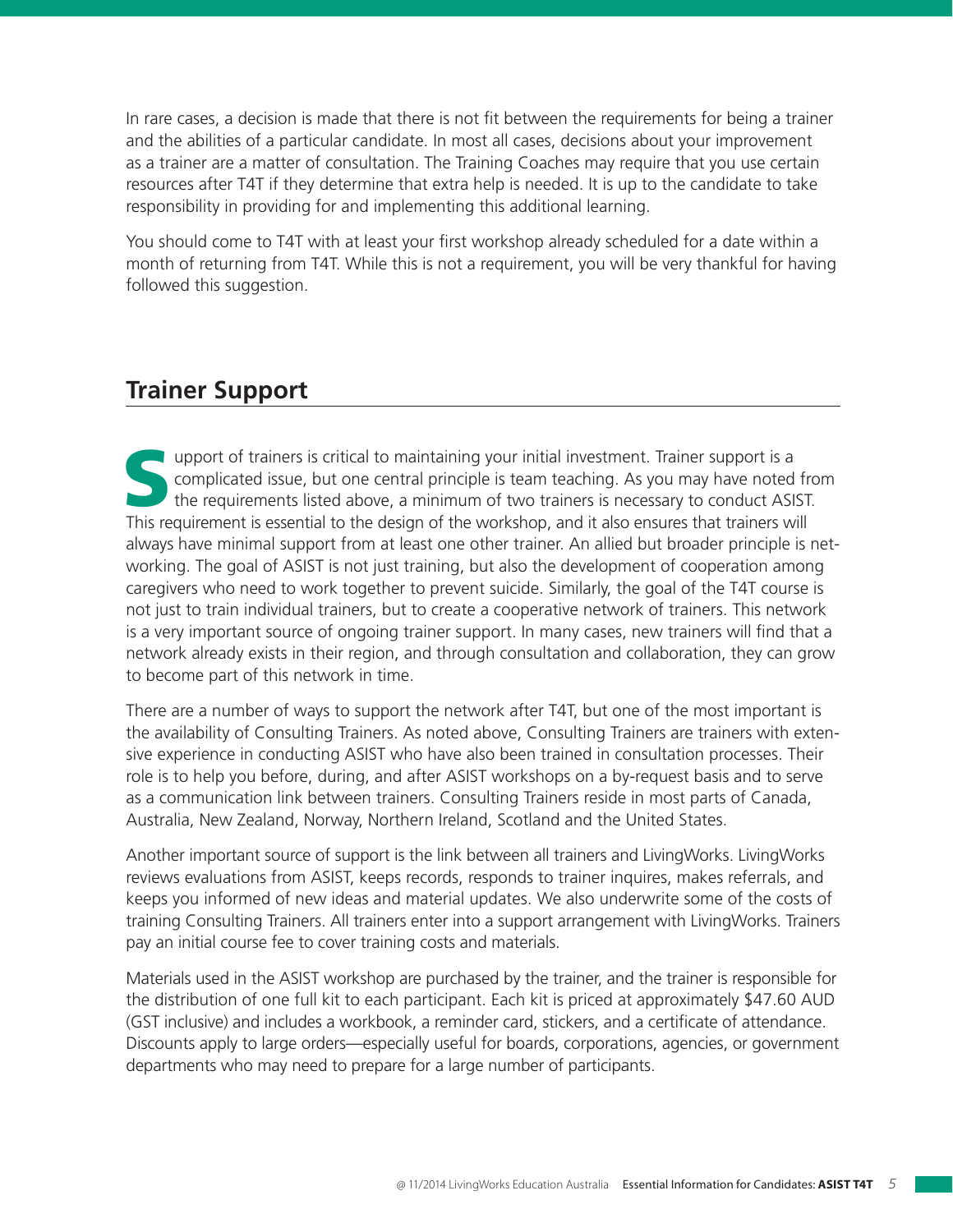The contractual arrangement between LivingWorks and every trainer requires both LivingWorks and the trainers to maintain the integrity of ASIST and, hence, helps to ensure you that you have a unique, world-class workshop to offer to people in your community.

The second critical element in trainer support is the adoption of appropriate policy with regards to the time and resource commitments involved. While supportive policy can be quite extensive, at a minimum it must ensure that trainers have the time to prepare for, conduct, and review their presentation of ASIST workshops. While this should be obvious, we have experienced organisations in the past sending trainers to be trained and then failing to provide any time or other compensation for these trainers to conduct their workshops. If you are part of an organisation or agency, sharing this document with your employer begins the process of sensitising your employer to the conditions he or she will need to create in order to take advantage of your life-saving skills as an ASIST trainer.

# **Trainer Materials**

Each Registered Trainer receives the following materials for conducting ASIST workshops:

- ASIST Trainer Manual—the complete reference
- Workshop slides—used in presenting the ASIST workshop
- Award-winning audiovisuals—designed for and used exclusively with ASIST
- Two wall posters
- ASIST Trainer Implementation Guide—detailed information on getting started as a trainer
- ASIST Organiser Guide—everything you need to know to organise an ASIST workshop

All materials are modified from time to time to make them more current and relevant.